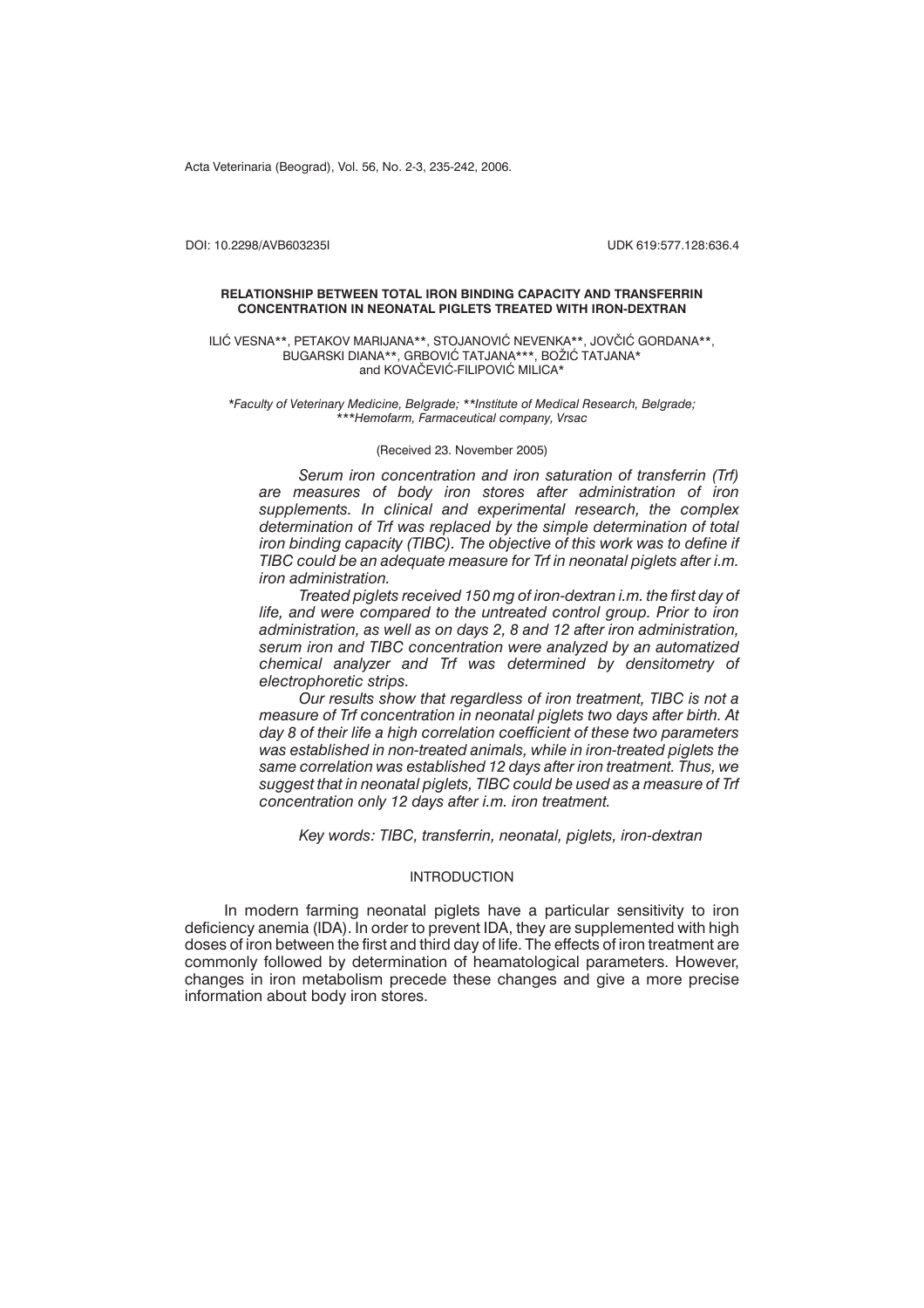To clinically assess body iron stores, different tests have been developed (Cook, 1999). Serum iron and TIBC, although not considered to be the most sensitive tests, are widely used as a measure of iron deficiency or iron excess. Serum iron is considered as a direct measure of iron bound to Trf, and TIBC is an indirect measure of Trf concentration. Studies over a wide range of clinical conditions indicate that it is not possible to develop a universal algorithm for the conversion of Trf values into TIBC (Gottschalk *et al.*, 2000). Chemically based formulas for transformation predict that TIBC ( $\mu$ mol/L)/ Trf ( $q/L$ ) ratio should be 25, but the reported TIBC/Trf ratio has ranged from 11 to 26 in humans (Gambino *et al.,* 1997). Moreover, when iron overload exists (iron poisoning or haemochromatosis), a significant amount of serum iron is bound to other molecules, and the predicted correlation is not valuable (Guyader et Gandon, 2000).

For neonatal piglets there are no data concerning TIBC - Trf relationship. The purpose of this work was to investigate TIBC, as well as Trf changes and their relationship in neonatal piglets treated with iron to prevent IDA.

### MATERIAL AND METHODS

## *Animals and experimental design*

The trial was carried out on 14 Swedish Landrace piglets. Piglets were allowed to suckle freely and they received no other food during the experiment. The animals were kept on a concrete floor. All piglets received a vitamin and mineral supplement but no iron (2 ml of Vitoligam®), and received daily a bolus of Streptococcus faecium (Biopremix®) to prevent diarrhea. One group of piglets ( $n=7$ ) received 150 mg of iron-dextran (Miofer<sup>®</sup>) *i.m.* the first day of birth and the other group  $(n=7)$  was the control with no iron fortifilation. Clinical symptoms of iron toxicity (incoordination, shivering and convulsions) were not observed after iron-dextran administration. Blood samples were collected from the intraorbital sinus. The first blood sampling was done between the  $6<sup>th</sup>$  and  $9<sup>th</sup>$  hour after birth (prior to iron application), and then on days 2, 8 and 12 thereafter. Serum was separated from the blood after 2 hours of coagulation at room temperature, and immediately stored at -20  $C^{\circ}$  for subsequent analysis.

## *Biochemical analysis of serum iron status*

Serum iron and TIBC were analyzed by automated clinico-chemical analyzer with defined end-points assays (Model « Express 550» Corning – Gilford, Oberlin, USA). Serum iron concentration was determined by Ferrozzine® method without deproteinisation and TIBC concentration by the same method, but after saturation and adsorption of iron excess.

To determine serum Trf concentration Rivanol<sup>®</sup> precipitation method (Heide *et al*., 1978) was used to separate Trf and IgG from other serum proteins. The concentration of Rivanol precipitated proteins (Trf and IgG) was determined by tannin-turbidimetric method (Mejbaum-Katzenellenbogen, 1955). Electrophoretic separation of Rivanol precipitated proteins was performed in 1% agarose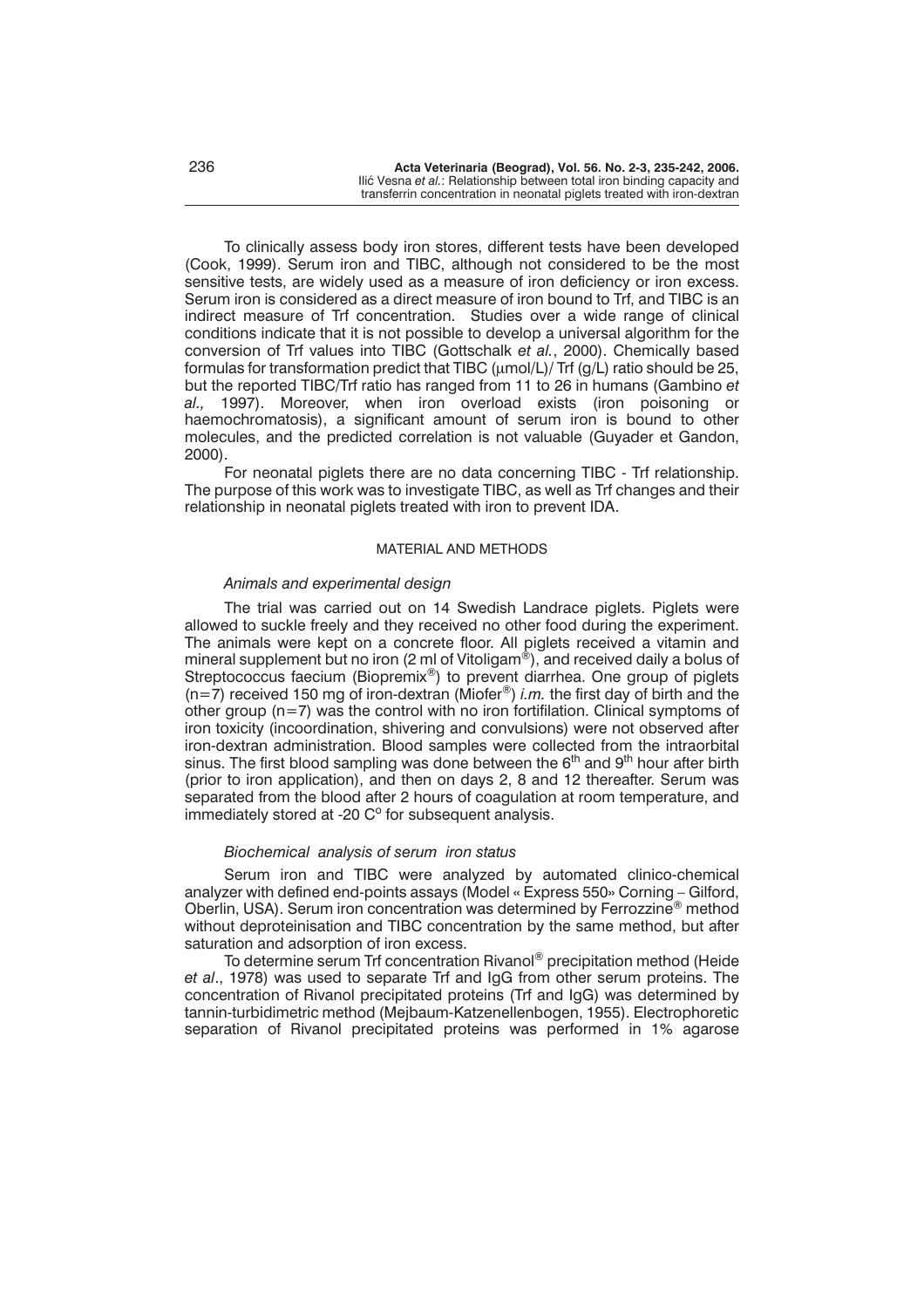(Johanson, 1972) on Gel-fix plastic sheets. The concentration of Trf was assessed by densitometry of electrophoretic strips.

Based on serum Fe and TIBC concentration transferrin saturation with iron can be calculated (transferrin saturation  $\left(\%\right) = \text{serum}$  Fe / TIBC x 100). Because at some points of the experiment the concentration of serum Fe exceeded the concentration of serum TIBC we decided to change the term transferrin saturation into the term saturation of iron binding sites (transferrin saturation =saturation of iron binding sites).

Statistical analysis was performed by descriptive statistic tools, unpaired student t-test, and correlation analysis using Excel PC Program.

### RESULTS

At birth, serum iron concentration and TIBC values were low and similar in all tested animals. In the iron-treated group of piglets the increase in both serum iron concentration and TIBC values was observed on day two after iron-dextran administration (Figure 1). As the values obtained for serum iron were higher than TIBC values the saturation of serum iron binding sites was over 100% (Table 1)**.** Both values decreased on the following days, but remained relatively constant sustaining saturation of binding sites at 50% (Table 1). In non-treated, control piglets, throughout the experiment decreasing serum iron concentrations were observed, while in the same samples increasing TIBC values were detected (Figure 2). In these piglets saturation of existing iron binding sites in serum rapidly decreased from nearly 40% at birth to 4% on day 12 (Table 2).



Figure 1. Serum iron concentrations, TIBC and Trf concentrations determined in neonatal piglets after iron-dextran administration (150mg *i.m*. between 6th and 9th hour after birth). The data are shown as mean  $\pm$  SE of values obtained from seven piglets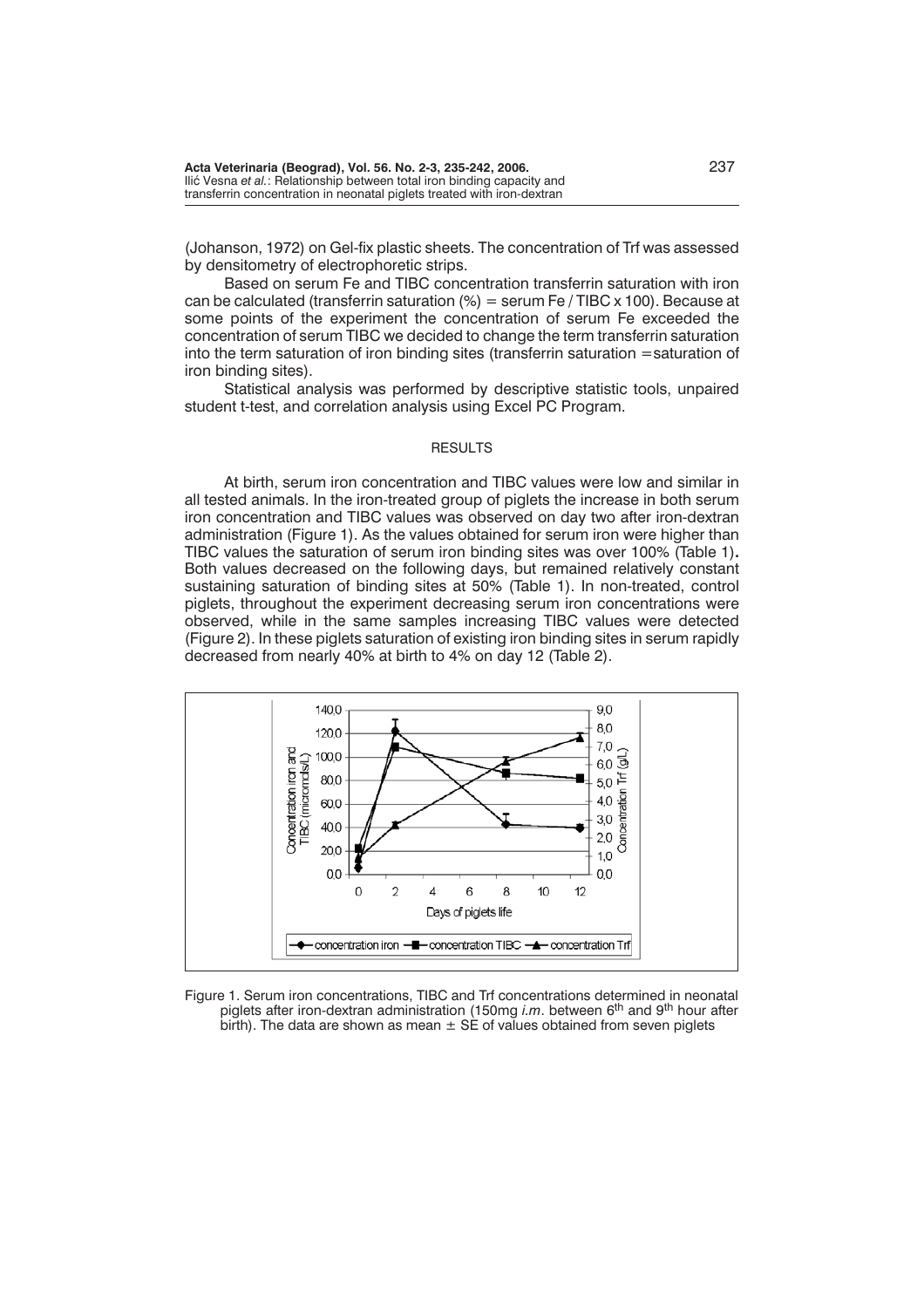|                   | Saturation of serum<br>iron binding sites (%)<br>(mean±s.e.) | Ratio TIBC/Trf<br>$(X (min-max))$ | TIBC/Trf<br>correlation coefficient |
|-------------------|--------------------------------------------------------------|-----------------------------------|-------------------------------------|
| Time zero $(n=7)$ | $29 \pm 5.5$                                                 |                                   |                                     |
| day $2(n=7)$      | $114 \pm 4.5$                                                | 44 (23-77)                        | $r^2 = -0.43$                       |
| day $8(n=7)$      | $49 \pm 7.7$                                                 | 14 (11-18)                        | $r^2 = 0.65$                        |
| day 12 $(n=7)$    | $50 \pm 5.6$                                                 | 11 (9-12)                         | $r^2 = 0.92$                        |

Table 1. Saturation of serum iron binding sites and TIBC/Trf relationship in iron-treated piglets (150 mg *i.m*. between 6<sup>th</sup> and 9<sup>th</sup> hour after birth)

 $n =$  number of animals



Figure 2. Serum iron concentrations, TIBC and Trf concentrations determined in control neonatal piglets without iron-dextran treatment. The data are shown as mean ± SE of values obtained from seven piglets

Table 2. Saturation of serum iron binding sites and TIBC/Trf relationship in control, non-treated piglets

|                 | Saturation of serum<br>iron binding sites (%)<br>$(mean \pm s.e)$ | Ratio TIBC/Trf<br>(mean (min-max)) | TIBC/Trf<br>correlation coefficient |
|-----------------|-------------------------------------------------------------------|------------------------------------|-------------------------------------|
| Time zero (n=7) | $39 \pm 6.4$                                                      |                                    |                                     |
| day $2(n=7)$    | $17 \pm 1.5$                                                      | 18 (15-21)                         | $r^2 = 0.67$                        |
| day $8(n=7)$    | $4 \pm 0.6$                                                       | 17 (15-20)                         | $r^2 = 0.83$                        |
| day $12(n=7)$   | $4 \pm 0.2$                                                       | $11(11-12)$                        | $r^2 = 0.95$                        |

 $n =$  number of animals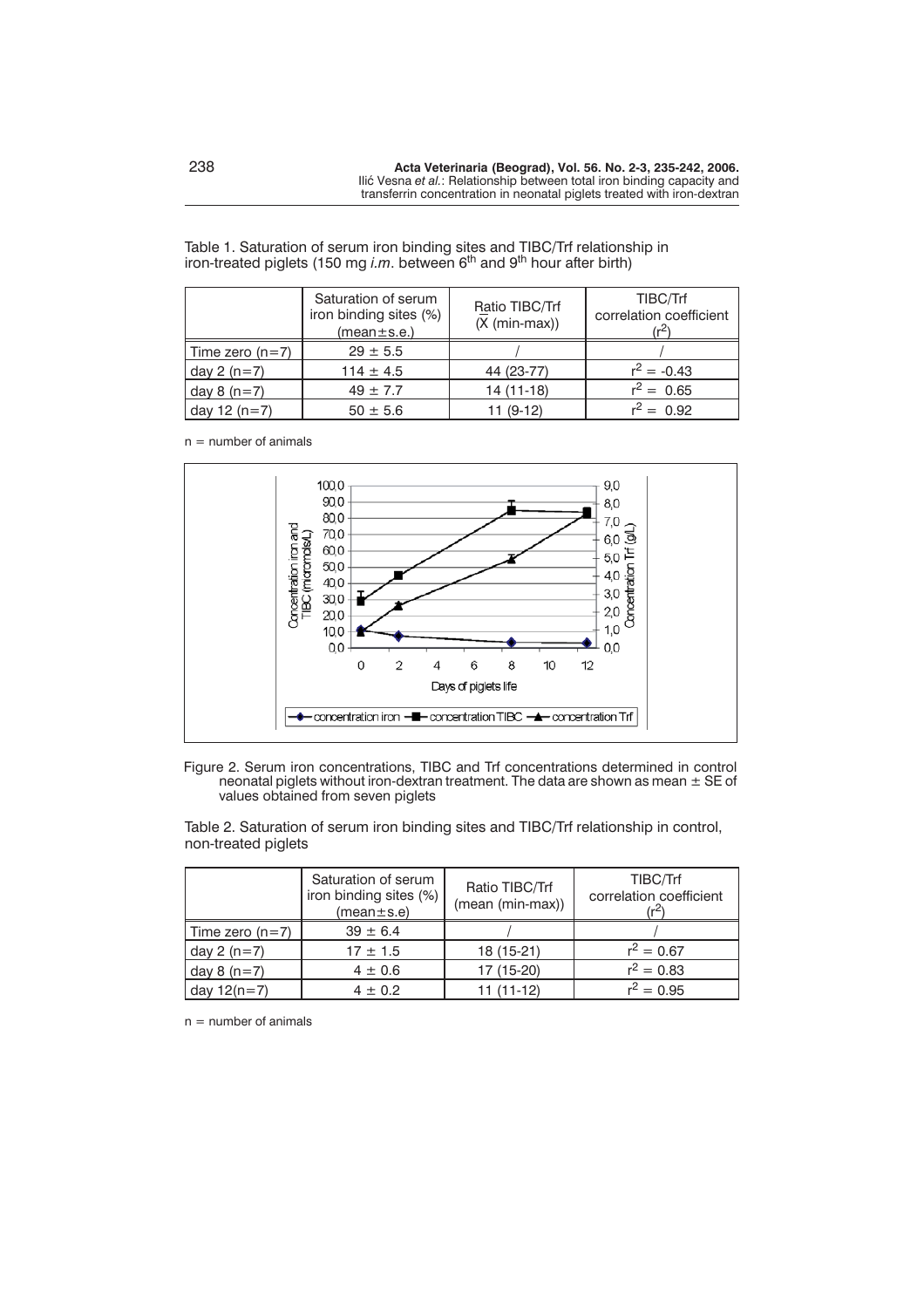With the method we used Trf concentrations were below detectable level  $\left($  <1 g/L) in the samples taken from piglets prior to iron administration (between the sixth and ninth hour of life). From these nearly undetectable levels at birth, the concentration of Trf in both groups increased continuously afterwards (Fig 1 and 2). Comparing the values for TIBC and Trf for each day and every piglet, in the iron-treated group no correlation between these two values  $(r^2 = 0.43)$  was observed on day two after iron administration. On day 8 after the treatment a correlation ( $r^2$ =0,65) was established, with a very high correlation coefficient on day 12  $(r^2=0.92)$  (Table 1). The non-treated, control piglets had positive TIBC/Trf correlation throughout the experiment, with permanent increase of the correlation coefficient from day two onward (Table 2).

When TIBC/Trf ratio was calculated, the obtained values showed that high TIBC/Trf ratio corresponded to higher saturation of serum iron binding sites, but lower correlation coefficient between these two parameters (Table 1 and 2).

However, on day 12 after birth the TIBC/Trf ratio equals 11 both in irontreated and non-treated piglets, thus corresponding to a wide range of values of saturation of serum iron binding sites 4%-50%, while the correlation coefficient between TIBC and Trf at same time point was very high.

### **DISCUSSION**

Treatment of IDA in neonatal piglets is a problem that has been frequently studied in the past 50 years, but some phenomenons are still interesting to be investigated from at least two points of view, i.e. in modern farming, as well as due to the extensive use of pigs as experimental models for different pathology phenomena. In this study we investigated the changes in TIBC and Trf in neonatal pigs with and without iron treatment after birth in order to determine if TIBC could be an adequate measure for Trf in neonatal piglets. Namely, in clinical laboratories the expensive evaluation of Trf is replaced with the determination of TIBC, since the quantitative transformation between these values is established in humans.

The results revealed decreased serum iron concentrations and elevated TIBC values in neonatal piglets without iron treatment, which is in accordance with the findings obtained for sideropenic anemia in both humans (Rajamaki *et al.,* 1979, Brugnara, 2003) and piglets (Furuguri 1975, Egeli *et al.,* 1998). In addition, in this sideropenic group of piglets, better correlation between TIBC and Trf was obtained compared with the treated animals. The increase in the correlation coefficient obtained in the first days after delivery was accompanied by a decrease in TIBC/Trf ratio.

On the other hand, in iron-treated piglets high serum iron concentrations and high TIBC values were detected two days after *i.m.* administration of 150 mg iron-dextran. Serum iron concentrations exceeded the TIBC values (saturation = 114%), similar results were obtained for marked iron overload in humans (Huebers *et al.,* 1987). These high serum iron concentrations pointed to the existence of unbound iron in the serum of iron-treated neonatal piglets. Additionally, two days after iron administration, TIBC values did not correlate with Trf concentrations, which is in accordance with the results obtained for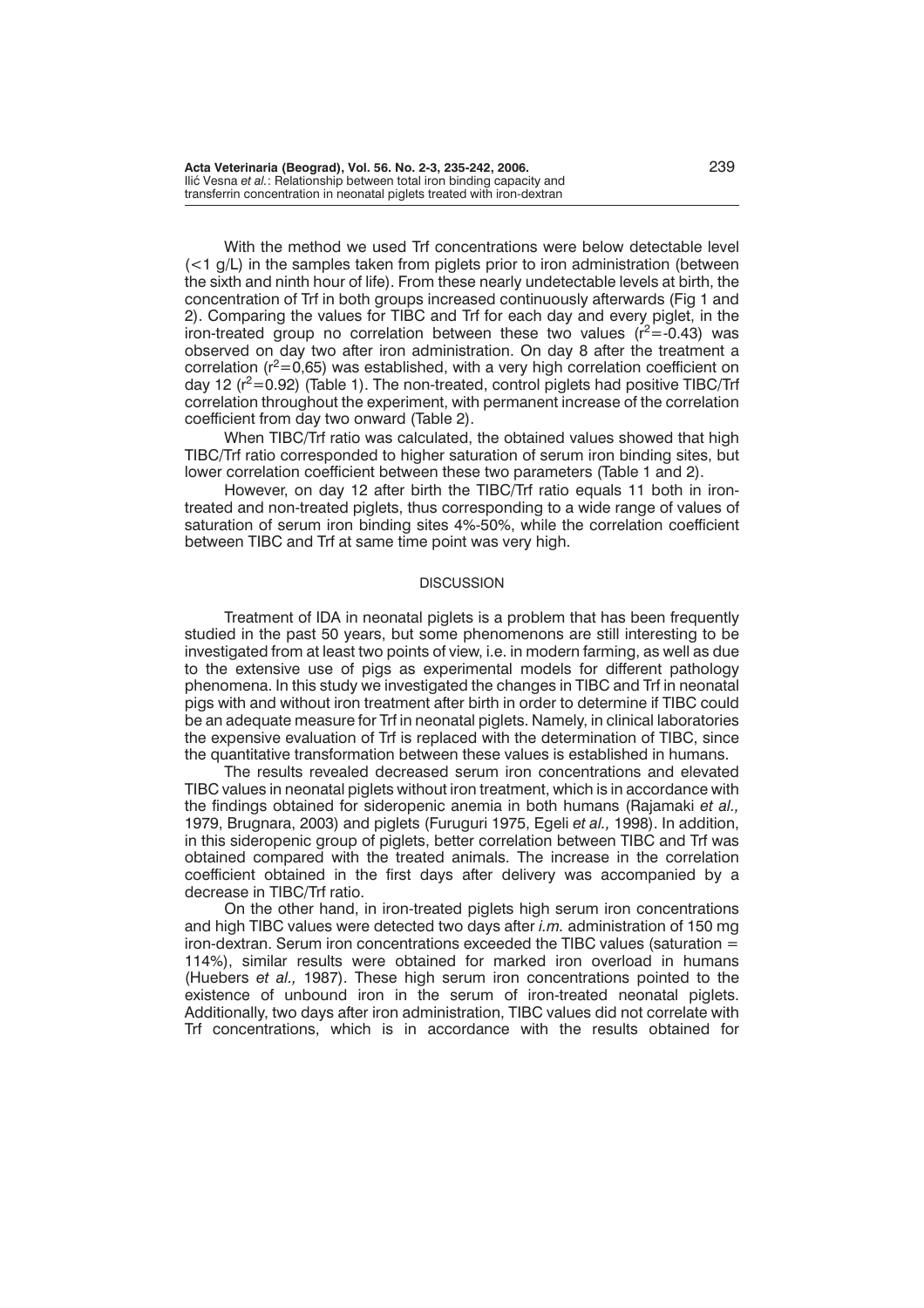experimental iron poisoning in humans, (Burkhart *et al.,* 1991). Disproportion of TIBC *vs.* Trf values was also reported in patients with haemochromatosis (Grootveld *et al.,* 1988), renal dialysis patients with iron overload, as well as patients with transfusion dependent anemia (Levin *et al.,* 1995). This phenomenon was explained by iron binding to other serum proteins and lowmolecular mass molecules (Hershko et Peto, 1987). In all these cases nontransferrin bound iron was a dominant form of serum iron and TIBC was not of diagnostic relevance for the determination of iron status. In iron-treated piglets, as the TIBC/Trf ratio decreased from day two after iron administration onwards the TIBC/Trf correlation coefficient increased and the high correlation between these two parameters was obtained just on day 12 after iron treatment. The ratio that corresponded to the highest correlation coefficient of these two parameters in neonatal piglets seems to be near 11, and the same value was reported for human newborns (Lentijes *et al.,* 1995).

As the concentration of Trf did not vary significantly between the two studied groups of piglets, we could suggest that this parameter is independent of iron metabolism during the first days of piglets' life. Data showing no relationship concerning serum iron and serum transferrin receptor concentration was reported in serum of newborn infants (Kuiper-Kramer *et al.,* 1998). On the contrary, Rusia *et al*., (1996) found that serum transferrin receptor levels are a sensitive index of iron status in neonates.

Also, our experiments revealed that, in both groups, Trf concentration increased three times as compared to the values at birth on the second day of life (below 1g/L at birth). Our data for Trf levels at birth differ, but for the second day of piglets' life they are in accordance with other published data for the same period (Thoren-Tholling et Martinsson, 1974, Lampreave et Pineiro, 1992). Our results suggest that 1. the absorption of Trf from colostrum is abundant, or 2. that the intensive synthesis of Trf takes place the first days after birth. Also, at further days of the experiment, Trf concentration was constantly increasing in both groups, reaching higher levels than these reported by Thoren-Tholling and Martinsson (1974).

Taken together these results indicate that in iron overload states TIBC is not an adequate measure for Trf. This is also the case in neonatal piglets treated with iron for IDA prevention, in which TIBC could be used as a measure of Trf concentration only on day 12 after iron administration.

#### ACKNOWLEDGEMENT:

The authors thank dr Zoran Ivanovic for the critical reading of the manuscript.

Address for correspondence: Dr Kovacevic-Filipovic Milica Department of Pathophysiology Faculty of Veterinary Medicine Bul. Oslobođenja 18, 11000 Belgarde, Serbia & Montenegro e-mail: milica@vet.bg.ac.yu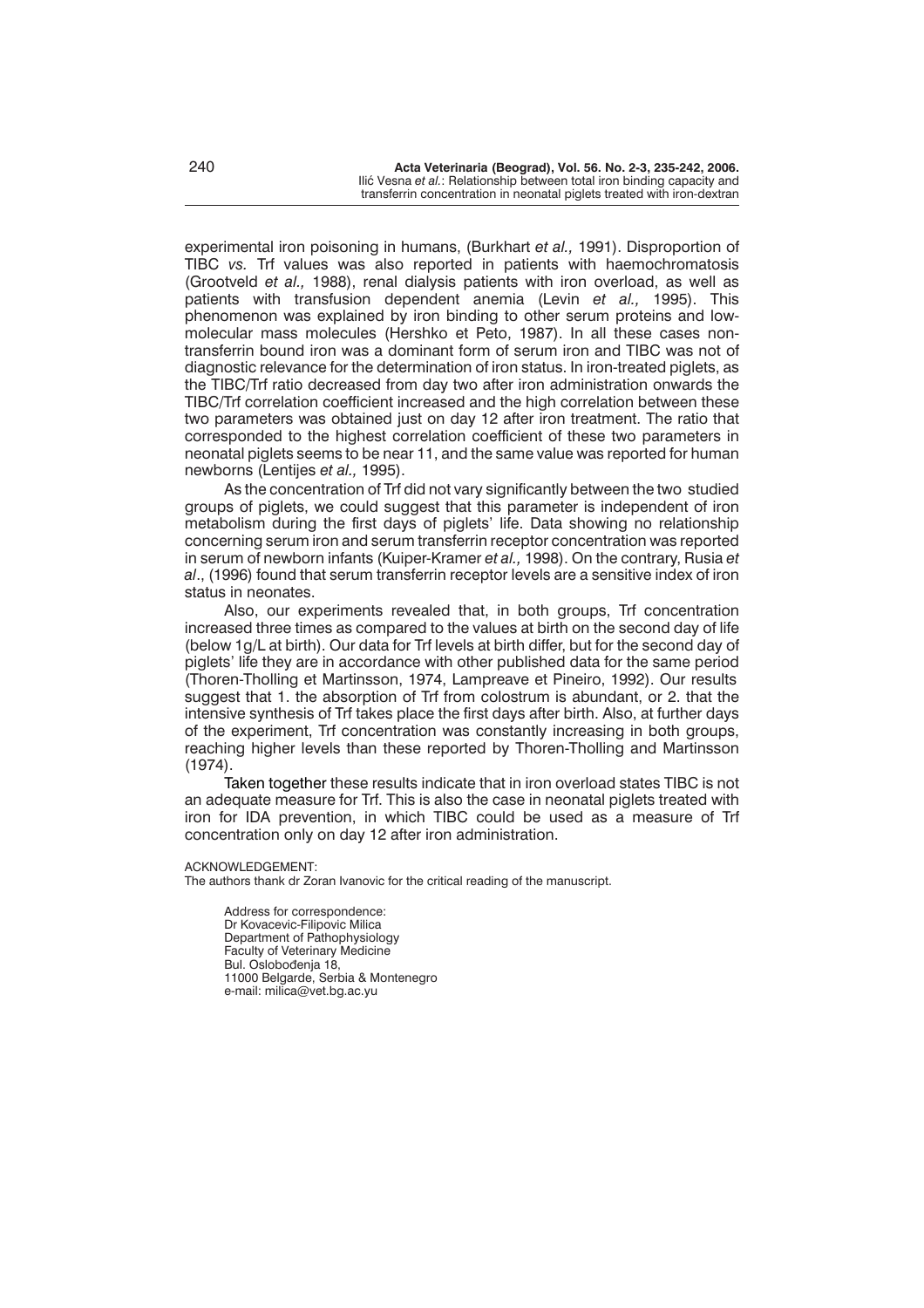#### **REFERENCES**

- 1. *Brugnara C*, 2003, Iron deficiency and erythropoiesis: new diagnostic approaches, *Clin Chem,* 49, 1537-8.
- 2. *Burkhart KK, Kulig KW, Hammond KB, Pearson JR, Ambruso D, Rumac, B,* 1991, The rise in the TIBC after iron overdose, *Annf Emerg Med,* 20, 532-5.
- 3. *Cook JD,* 1999, Defining optimal body stores, *Proc Nutr Soc* 58, 489-95.
- 4. *Egeli AK, Framstad T, Morberg H,* 1998, Clinical biochemistry, haematology and body weight in piglets, *Acta Vet Scand*, 39, 381-93.
- 5. *Gambino R, Desvarieux E, Orth M, Matan H, Ackattupathil T, Lijoi E et al.,* 1997, The relation between chemically measured TIBC concentrations and immunologically measured transferrin concentration in human serum, *Clin Chem,* 43, 2408-12.
- 6. *Gottschalk R, Wigand R, Dietrich CF, Oremek G, Liebisch F, Hoelyer D et al.,* 2000, TIBC capacity and serum transferrin determination under th einfluance of several clinical conditions, *Clin Chim Acta,* 293, 127-38.
- 7. *Guyader D, Gandon Y,* 2000, Quantification of iron overload, *Bull' Acad Nat Med,* 184, 337-47.
- 8. *Heide K, Schwick HG,* 1978, Salt fractionation of immunoglobulins, In: Weir DM editor, *Handbook of experimental immunology, Volume 1. Immunochemistry*, third edition, Blackwell Scientific Publications, 7, 1-11.
- 9. *Hershko C, Peto TE,* 1987, Non-transferrin plasma iron, *Br J Haematol,* 66, 149-53.
- 10. *Hubers HA, Eng MJ, Josephson BM, Ekpoom N, Rettmer RL, Labbe RF et al.,* 1987, Plasma iron and transferrin iron binding capacity evaluated by colorimetric and immunoprecipitation methods, *Clin Chem,* 33, 273-7.
- 11. *Johanson BG,* 1972, Agarose gel electrophoresis, *Scand J Immunol,* 29, Suppl 124, 7-9.
- 12. *Kuiper-Kramer EP, Baerts W, Bakker R., van Eyck J, van Raan J, van Eijk HG,* 1998, Evaluation of iron status of the newborn by solubile transferrin receptor in serum, *Clin Chemf Lab Med,* 36, 17-21.
- 13. *Lampreave F, Pineiro A,* 1992, Concentration of major plasma proteins in serum and whole tissue extracts of porcine fetuses during development, *J Reprod Fertil,* 95, 441-9.
- 14. *Lentijes EG, Lindeman JH, van de Bent Berger HM,* 1995, Measured versus calculated latent iron binding capacity in plasma of newborns, *Ann Clin Biochem,* 32, 478-81.
- 15. *Levin TL, Sheth SS, Hurlet A, Comerci SC, Ruzal-Shapiro C, Piomelli S et al.,* 1995, MR marrow signs of iron overload in transfusion-dependent patients with sickle cell disease, *Ped Radiol,* 25, 614-9.
- 16. *Mejbaum-Katzenellenbogen W,* 1955*,* Turbidimetriczna micrometoda oznaczania bialec tanina, *Acta Biochem Pol,* 2, 279-94.
- 17. *Rajamaki A, Irjala K, Aitio A, 1979,* Immunochemical determination of serum transferrin. Reference values, correlation with serum total iron-binding capacity and value in the diagnosis of iron deficiency anemia of chronic disorders, *Scand J Haematol*, 23, 227-31.
- 18. *Rusia U, Flowers C, Madan N, Agarwal N, Sood SK, Sikka M,* 1996, Serum transferrin receptor levels in the evaluation of iron deficiency in the neonate, *Acta Ped Jap,* 38, 455-9.
- 19. *Thoren-Tholling K, Martinsson K,* 1974, On the transferrin concentration in serum of sows and growing pigs and in sow colostrum, *Acta Vet Scand,* 15, 120-34.